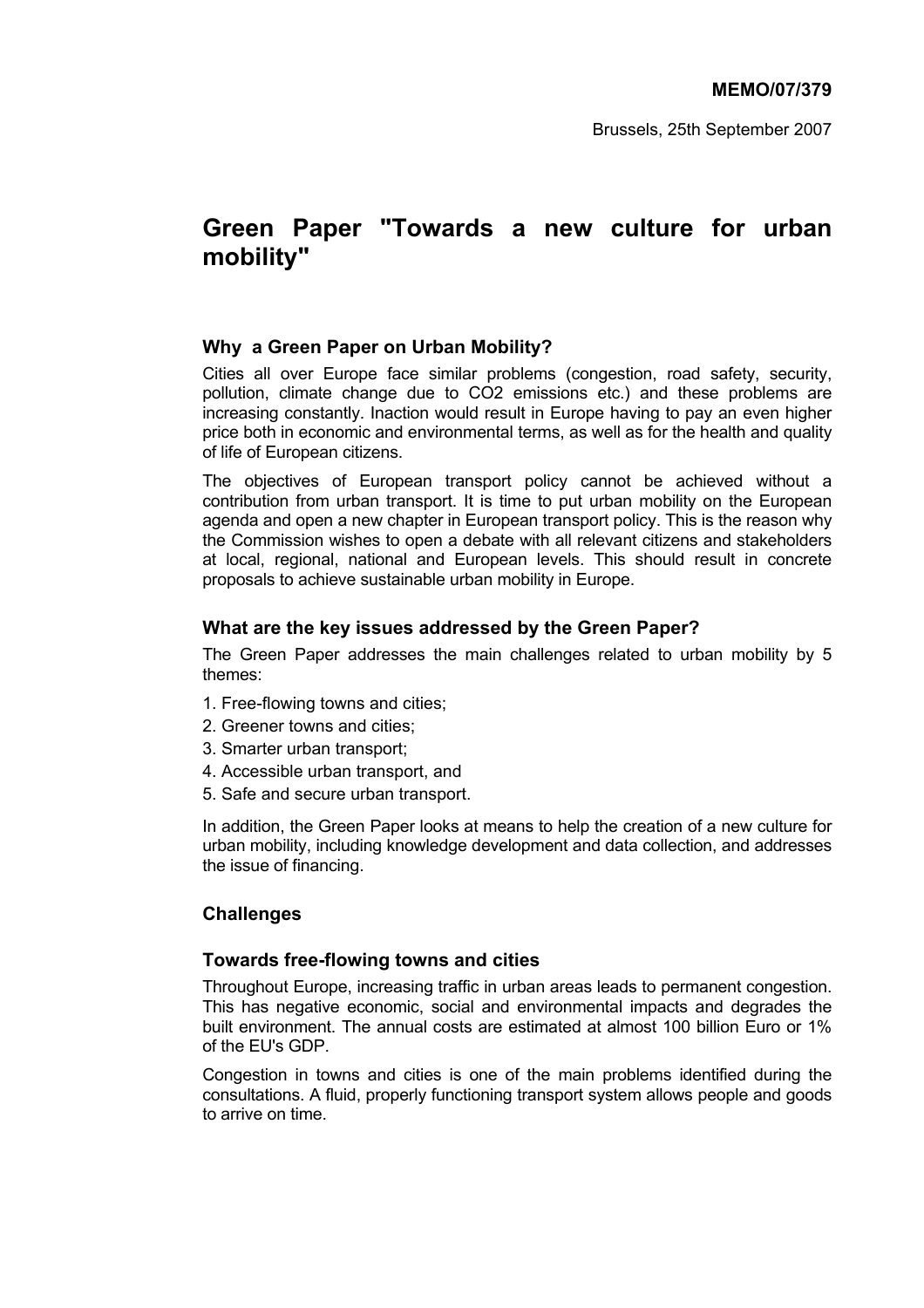Experience shows that there is no single solution to reduce congestion. Alternatives to private car use, such as collective transport, walking, cycling, should be made attractive and safe. Citizens should be able to switch between modes easily. Possible solutions range from good connections between modes, good parking facilities outside city centres, urban charging schemes, better traffic management and information, carpooling and car-sharing, and efficient freight transport.

## **Towards greener towns and cities**

The main environmental issues in towns and cities stem from the domination of oil as a transport fuel, which generates  $CO<sub>2</sub>$ , and air pollutant emissions and noise. Air and noise pollution are increasingly worrying. Urban mobility accounts for 40% of all  $CO<sub>2</sub>$ emissions of road transport and up to 70% of other pollutants from road transport. These have a negative impact on citizens' health.

Some options to face these challenges include the development of new and clean technologies (energy efficiency, alternative fuels) supported by green procurement, traffic restrictions and green zones (pedestrianisation, restricted access zones, speed limits, urban charging, etc).

## **Towards smarter urban transport**

European cities must face a permanent increase of freight and passenger transport fluxes. Meanwhile, the necessary infrastructure developments to cope with this increase runs up against important limitations linked to the lack of space and to environmental constraints.

In this context Intelligent Transport Systems (ITS) and urban traffic management and control applications present a potential added value for an efficient management of urban mobility, including freight distribution. Smart charging systems, better traveller information and the standardisation of interfaces and interoperability of ITS applications in towns and cities are part of the solution.

## **Towards accessible urban transport**

Society is changing, and is expecting more intelligent and affordable mobility solutions. Citizens also expect seamless and accessible collective transport and safe infrastructure for walking, cycling and private vehicle use. They expect more flexible transport solutions for both freight and passenger mobility.

This could be achieved through innovative solutions for high quality collective transport, intermodal terminals for collective transport, and good links between suburban and urban transport networks. An appropriate EU legal framework for public transport is essential. A European Charter on the rights and obligations for passengers using collective transport is an option for the future.

## **Towards safe and secure urban transport**

About two-thirds of road accidents and one-third of road fatalities take place in urban areas with the most vulnerable road users being pedestrians and cyclists. In order to improve this situation, possible solutions must cover behavioural, vehicle and infrastructure aspects as well as a strict enforcement of traffic rules.

In addition, the sometimes perceived low personal security of passengers prevents some people from travelling, or from using collective transport services. This may lead to extra car use.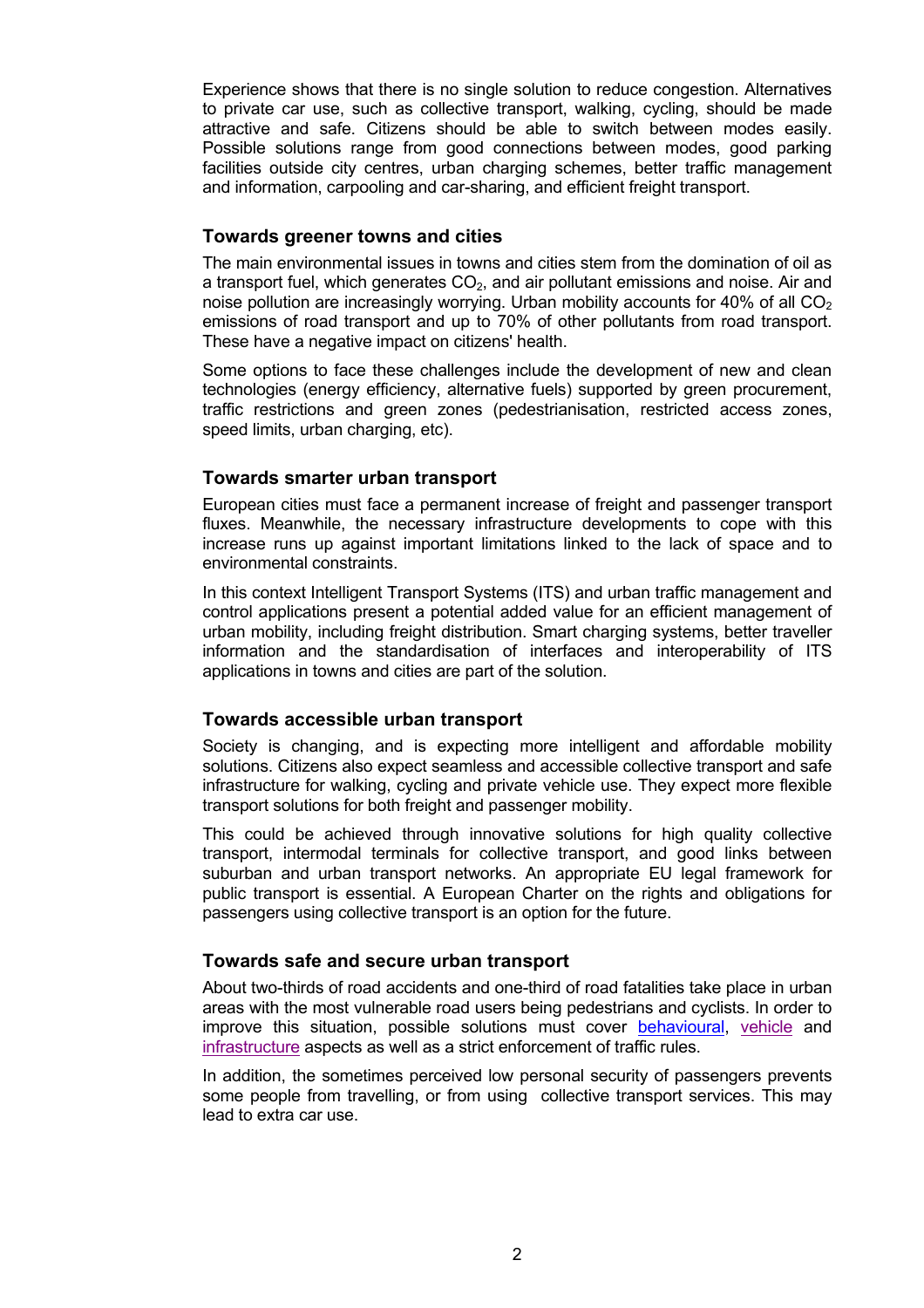## **Creating a new culture for urban mobility**

There is a need to create a new urban mobility culture in Europe. Citizens and decision makers have to think in terms of behavioural change. Only through a shift in mentality can we maintain our cities as attractive places to live in and to visit, and can ensure that they can continue to function as successful engines of the European economy.

Education, training and awareness raising activities have an important role to play, as well as development of new knowledge, collection of data and monitoring of trends. Stakeholders should work together in developing this new culture for urban mobility in Europe.

## **Financing urban transport**

Stakeholders emphasised that the financing needs are huge. They include investments in infrastructure, intermodal terminals, maintenance and network function, renewal and overhaul of rolling stock, etc. But it should not be forgotten that the use and maintenance of urban transport networks, i.e. the operation costs, also require sufficient funding. All stakeholders at local, regional, national and EU level, including users, must contribute.

Successful financing of urban transport projects requires a mixture of budgetary, regulatory and financial instruments, including specific local taxes and private financing. Pricing schemes could include urban road user charging or parking charges. These schemes can contribute to urban transport financing through the earmarking of the revenues raised for the financing of urban transport measures.

At the EU level, existing sources of financing such as the structural and cohesion funds could be better used. In the longer term, targeted EU support for financing clean urban transport activities could be envisaged.

## **What is the Commission's role in this area?**

The challenges that European towns and cities face cannot be solved easily at the local level alone. The task is difficult and stakeholders, cities and towns in Europe should not be left alone. Joint solutions have to be developed by mobilising Europe's resources.

The European Commission is not presenting solutions or actions but it offers options. It wants to launch a debate on the issues and challenges that face transport policy makers at the local level. The basis for this debate is the rich input received from stakeholders during the six-month consultation period.

Usually, local authorities themselves rather than the EU are in the lead in defining and implementing urban mobility policies. But the EU can support them and enable and encourage the development of a new culture for urban mobility in Europe, without imposing solutions from the centre that are not adapted to local circumstances. This approach was supported by stakeholders during the preparation phase.

For example, added value of action at European level can be to promote the sharing of good practices across borders. But it can also involve better co-ordination and cooperation, promoting interoperability, financial support, simplification of existing legislation, or, in certain cases, removal or introduction of legislation.